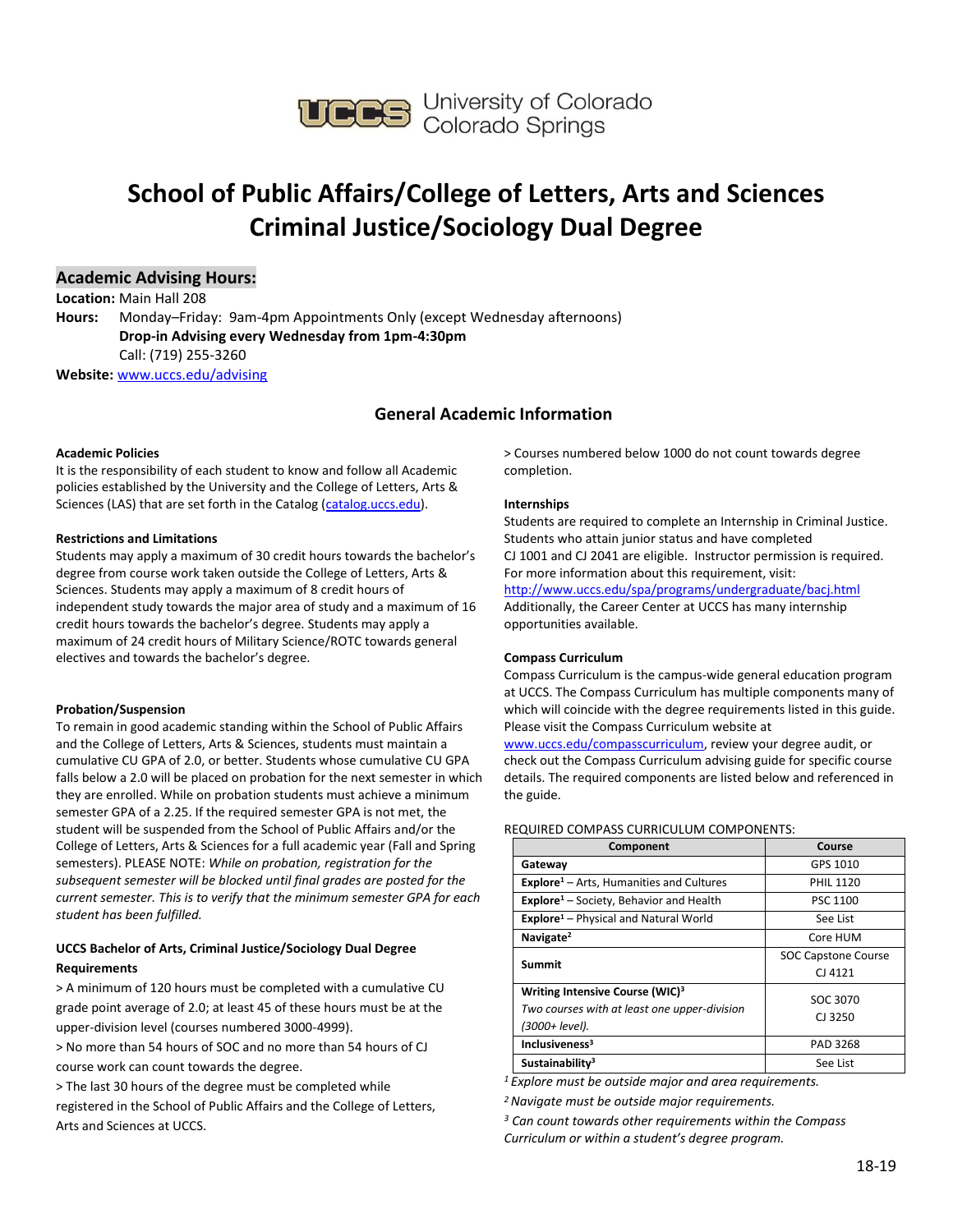# **CRIMINAL JUSTICE/SOCIOLOGY DUAL DEGREE**<br>Criminal Justice website: <u>www.uccs.edu/spa</u> Sociology website: <u>www.uccs.edu/soc</u><br>Degree Requirements

**Criminal Justice website:** [www.uccs.edu/spa](http://www.uccs.edu/spa)

| <b>Degree Requirements</b>                       | <b>Courses</b>                                                                                                             |                                                                    |                                                 |                                                                                                                           |                                      |                               |  |  |
|--------------------------------------------------|----------------------------------------------------------------------------------------------------------------------------|--------------------------------------------------------------------|-------------------------------------------------|---------------------------------------------------------------------------------------------------------------------------|--------------------------------------|-------------------------------|--|--|
|                                                  |                                                                                                                            |                                                                    |                                                 |                                                                                                                           |                                      |                               |  |  |
| <b>Criminal Justice Major</b>                    | <b>Course Number</b>                                                                                                       | Course Title                                                       | <b>Credit Hours</b>                             |                                                                                                                           |                                      |                               |  |  |
| (28 hours)                                       |                                                                                                                            |                                                                    | <b>Criminal Justice Requirements</b>            |                                                                                                                           |                                      |                               |  |  |
|                                                  | CJ 1001                                                                                                                    | Introduction to Criminal Justice                                   |                                                 |                                                                                                                           |                                      |                               |  |  |
| The Criminal Justice major requires a            | CJ 2041                                                                                                                    |                                                                    | <b>Crime Theory and Causes</b>                  |                                                                                                                           |                                      |                               |  |  |
| minimum of 25 credit hours of CJ course          | CJ 3250                                                                                                                    |                                                                    | Violence in Society                             |                                                                                                                           |                                      |                               |  |  |
| work, 3 hours of PAD course work, and a          | CJ 4042                                                                                                                    | Corrections                                                        |                                                 |                                                                                                                           |                                      | 3                             |  |  |
| minimum of 18 credit hours of upper-             | CJ 4043                                                                                                                    | Law Enforcement                                                    |                                                 |                                                                                                                           |                                      | 3                             |  |  |
| division (3000+ level) CJ/PAD course<br>work.    | CJ 4044                                                                                                                    | <b>Courts and Judicial Process</b>                                 |                                                 |                                                                                                                           |                                      | 3                             |  |  |
|                                                  | CJ 4121                                                                                                                    | <b>Ethics in Criminal Justice</b>                                  |                                                 |                                                                                                                           |                                      | 3                             |  |  |
| All CJ courses must have a grade of "C"          | CJ 4960                                                                                                                    | Criminal Justice Internship                                        |                                                 |                                                                                                                           |                                      | $\overline{4}$                |  |  |
| or better.                                       | PAD 3268                                                                                                                   |                                                                    | Contemporary Issues in Social and Public Policy |                                                                                                                           |                                      | 3                             |  |  |
|                                                  |                                                                                                                            |                                                                    |                                                 | <b>Sociology Requirements</b>                                                                                             |                                      |                               |  |  |
| <b>Sociology Major</b>                           | SOC 1110                                                                                                                   | Introduction to Sociology                                          |                                                 |                                                                                                                           |                                      | 4                             |  |  |
| (34 hours)                                       | SOC 3070                                                                                                                   |                                                                    | Social Research Methods (previously SOC 2120)   |                                                                                                                           |                                      | 4                             |  |  |
|                                                  | SOC 3150                                                                                                                   | Modern Sociological Theory                                         |                                                 |                                                                                                                           |                                      | 3                             |  |  |
| The Sociology major requires a                   | SOC 3170                                                                                                                   | <b>Social Statistics</b>                                           |                                                 |                                                                                                                           |                                      | 4                             |  |  |
| minimum of 34 credit hours of SOC work           | Sociology Summit<br>Experience                                                                                             | <b>OR</b>                                                          | Honors Track: Complete SOC 4980 and SOC 4990.   |                                                                                                                           |                                      | 4                             |  |  |
| and a minimum of 18 credit hours of              |                                                                                                                            |                                                                    |                                                 | Standard Track: Complete one SOC course with a Compass Curriculum                                                         |                                      | 3                             |  |  |
| upper-division (3000+ level SOC course<br>work.) |                                                                                                                            |                                                                    |                                                 | Summit flag. Courses on the Substantive list that have a Summit flag may                                                  |                                      |                               |  |  |
|                                                  |                                                                                                                            |                                                                    |                                                 | double count. SOC 4010 (when taken as Sociology of Dr. Seuss), SOC 4080,                                                  |                                      |                               |  |  |
| All SOC courses must have a grade of "C"         |                                                                                                                            |                                                                    |                                                 | SOC 4170, SOC 4180, SOC4300, SOC 4310, SOC 4380, SOC 4400, SOC 4480,                                                      |                                      |                               |  |  |
| or better.                                       |                                                                                                                            |                                                                    |                                                 | SOC 4530, SOC 4580, SOC 4590, SOC 4660, SOC 4780, SOC 4960                                                                |                                      |                               |  |  |
|                                                  | <b>Substantive Courses</b>                                                                                                 |                                                                    |                                                 | Complete three courses from the following: SOC 3280, SOC 3290, SOC 3310,                                                  |                                      | 9                             |  |  |
| NOTE: SOC 3150 and 3170 should be                |                                                                                                                            |                                                                    |                                                 | SOC 3410, SOC 4040, SOC 4080, SOC 4110, SOC 4170, SOC 4190, SOC 4200,                                                     |                                      |                               |  |  |
| completed prior to the senior year and           |                                                                                                                            |                                                                    |                                                 | SOC 4240, SOC 4300, SOC 4310, SOC 4380, SOC 4400, SOC 4600, SOC 4660,                                                     |                                      |                               |  |  |
| must be taken at UCCS.                           |                                                                                                                            | SOC 4960                                                           |                                                 |                                                                                                                           |                                      |                               |  |  |
|                                                  | Electives                                                                                                                  |                                                                    |                                                 | Complete an additional 6 hours of SOC and CJ courses to meet total and                                                    |                                      | 6                             |  |  |
|                                                  |                                                                                                                            |                                                                    |                                                 | upper-division credit hours. At least 3 hours must be from SOC courses                                                    |                                      | $\mathbf 0$                   |  |  |
|                                                  | Sociology Field Test                                                                                                       |                                                                    | Complete the Sociology Field Test.              |                                                                                                                           |                                      |                               |  |  |
|                                                  |                                                                                                                            |                                                                    |                                                 |                                                                                                                           |                                      |                               |  |  |
| Composition                                      |                                                                                                                            | Complete ENGL 1310, 1410, and the Writing Portfolio.               |                                                 |                                                                                                                           |                                      |                               |  |  |
| (6 hours)                                        | <b>ENGL 1310</b>                                                                                                           | Rhetoric & Writing I                                               |                                                 |                                                                                                                           |                                      | 3                             |  |  |
|                                                  | <b>ENGL 1410</b>                                                                                                           |                                                                    | Rhetoric & Writing II                           |                                                                                                                           |                                      |                               |  |  |
|                                                  | <b>Writing Portfolio</b>                                                                                                   |                                                                    | See the English department website for details. |                                                                                                                           |                                      | 3<br>$\mathbf 0$              |  |  |
|                                                  |                                                                                                                            |                                                                    |                                                 |                                                                                                                           |                                      |                               |  |  |
| <b>Reasoning Skills</b>                          |                                                                                                                            |                                                                    |                                                 | Complete one of the courses listed below. Other options exist to fulfill this requirement. See the catalog or your degree |                                      |                               |  |  |
| (3 hours)                                        | audit for details.                                                                                                         |                                                                    |                                                 |                                                                                                                           |                                      |                               |  |  |
|                                                  | ID 1050                                                                                                                    | ID 2000                                                            |                                                 |                                                                                                                           |                                      |                               |  |  |
|                                                  |                                                                                                                            |                                                                    |                                                 |                                                                                                                           |                                      |                               |  |  |
| <b>Area Requirements</b>                         |                                                                                                                            |                                                                    |                                                 | HUMANITIES – Complete 9 hours from the list of courses below. Course selection must include PHIL1120 and one              |                                      |                               |  |  |
| (33 hours)                                       |                                                                                                                            | occurrence of Core Humanities from: HUM 3990, 3993, 3995, or 3997. |                                                 |                                                                                                                           |                                      |                               |  |  |
|                                                  | AH 1000                                                                                                                    | AH 1001                                                            | AH 2800                                         | AH 2810                                                                                                                   | AH 2820                              | AH 2860                       |  |  |
| All LAS students are required to                 | AH 2890                                                                                                                    | AH 3430                                                            | <b>COMM 2250</b>                                | <b>COMM 3100</b>                                                                                                          | <b>COMM 3500</b>                     | <b>COMM 4000</b>              |  |  |
| complete 9 credit hours in humanities            | <b>ENGL 1500</b>                                                                                                           | <b>ENGL 2600</b>                                                   | <b>ENGL 2610</b>                                | <b>ENGL 3320</b>                                                                                                          | <b>ENGL 3900</b>                     | FCS 3180                      |  |  |
| and 12 credit hours in social sciences           | FCS 3190                                                                                                                   | <b>FCS 3240</b>                                                    | <b>FCS 3550</b>                                 | FCS 3690                                                                                                                  | <b>FCS 3890</b>                      | FCS 4210                      |  |  |
| and natural sciences. The total                  | <b>FILM 1000</b>                                                                                                           | <b>FILM 2000</b>                                                   | <b>FILM 3690</b>                                | FR 3240                                                                                                                   | GER 3180                             | GER 3190                      |  |  |
| requirement is 33 hours.                         | <b>HIST 1120</b>                                                                                                           | <b>HIST 1130</b>                                                   | <b>HIST 1140</b>                                | <b>HIST 1400</b>                                                                                                          | <b>HIST 1410</b>                     | <b>HIST 1540</b>              |  |  |
|                                                  | <b>HIST 1550</b>                                                                                                           | <b>HIST 1600</b>                                                   | <b>HIST 1610</b>                                | <b>HUM 3990</b>                                                                                                           | <b>HUM 3993</b>                      | <b>HUM 3995</b>               |  |  |
|                                                  | <b>HUM 3997</b>                                                                                                            | ID 2000                                                            | <b>MUS 1000</b>                                 | <b>MUS 2050</b>                                                                                                           | <b>MUS 2850</b>                      | <b>PHIL 1000</b>              |  |  |
| <b>Specific Limitations:</b>                     | <b>PHIL 1020</b>                                                                                                           | <b>PHIL 1120</b>                                                   | <b>PHIL 1300</b>                                | <b>PHIL 3000</b>                                                                                                          | <b>PHIL 3100</b>                     | <b>PHIL 3160</b>              |  |  |
| > No more than two courses from any              | <b>PHIL 3180</b>                                                                                                           | <b>PHIL 4070</b>                                                   | <b>SPAN 3690</b>                                | <b>SPAN 4210</b>                                                                                                          | <b>THTR 1000</b>                     | <b>THTR 3201</b>              |  |  |
| one discipline may be applied to the             | <b>THTR 3202</b><br><b>WEST 3100</b>                                                                                       | VA 1010<br><b>WEST 3550</b>                                        | VA 1020<br><b>WEST 4050</b>                     | <b>WEST 2030</b><br><b>WEST 4280</b>                                                                                      | <b>WEST 2040</b><br><b>WEST 4920</b> | <b>WEST 3020</b>              |  |  |
| area requirements.                               |                                                                                                                            |                                                                    |                                                 |                                                                                                                           |                                      |                               |  |  |
|                                                  |                                                                                                                            |                                                                    |                                                 |                                                                                                                           |                                      |                               |  |  |
|                                                  | SOCIAL SCIENCE - Complete 12 hours from the list of courses below. Course selection must include PSC 1100 and<br>PSY 1000. |                                                                    |                                                 |                                                                                                                           |                                      |                               |  |  |
|                                                  | <b>ANTH 1020</b>                                                                                                           | <b>ANTH 1040</b>                                                   | <b>ANTH 2800</b>                                | <b>ANTH 3040</b>                                                                                                          | <b>ANTH 3260</b>                     | <b>ANTH 3270</b>              |  |  |
|                                                  | <b>ANTH4270</b>                                                                                                            | <b>COMM 1020</b>                                                   | <b>COMM 2150</b>                                | <b>COMM 3440</b>                                                                                                          | COMM 4200                            | <b>COMM 4220</b>              |  |  |
|                                                  |                                                                                                                            |                                                                    |                                                 |                                                                                                                           |                                      |                               |  |  |
| > Courses in the primary major may not           |                                                                                                                            |                                                                    |                                                 |                                                                                                                           |                                      |                               |  |  |
| be applied to area requirements.                 | <b>COMM 4250</b><br><b>ECON 3710</b>                                                                                       | <b>ECON 1000</b><br>GES 1980                                       | <b>ECON 1010</b><br>GES 1990                    | <b>ECON 1050</b><br><b>GRNT 2300</b>                                                                                      | <b>ECON 2020</b><br><b>GRNT 3000</b> | <b>ECON 3150</b><br>MSGP 4100 |  |  |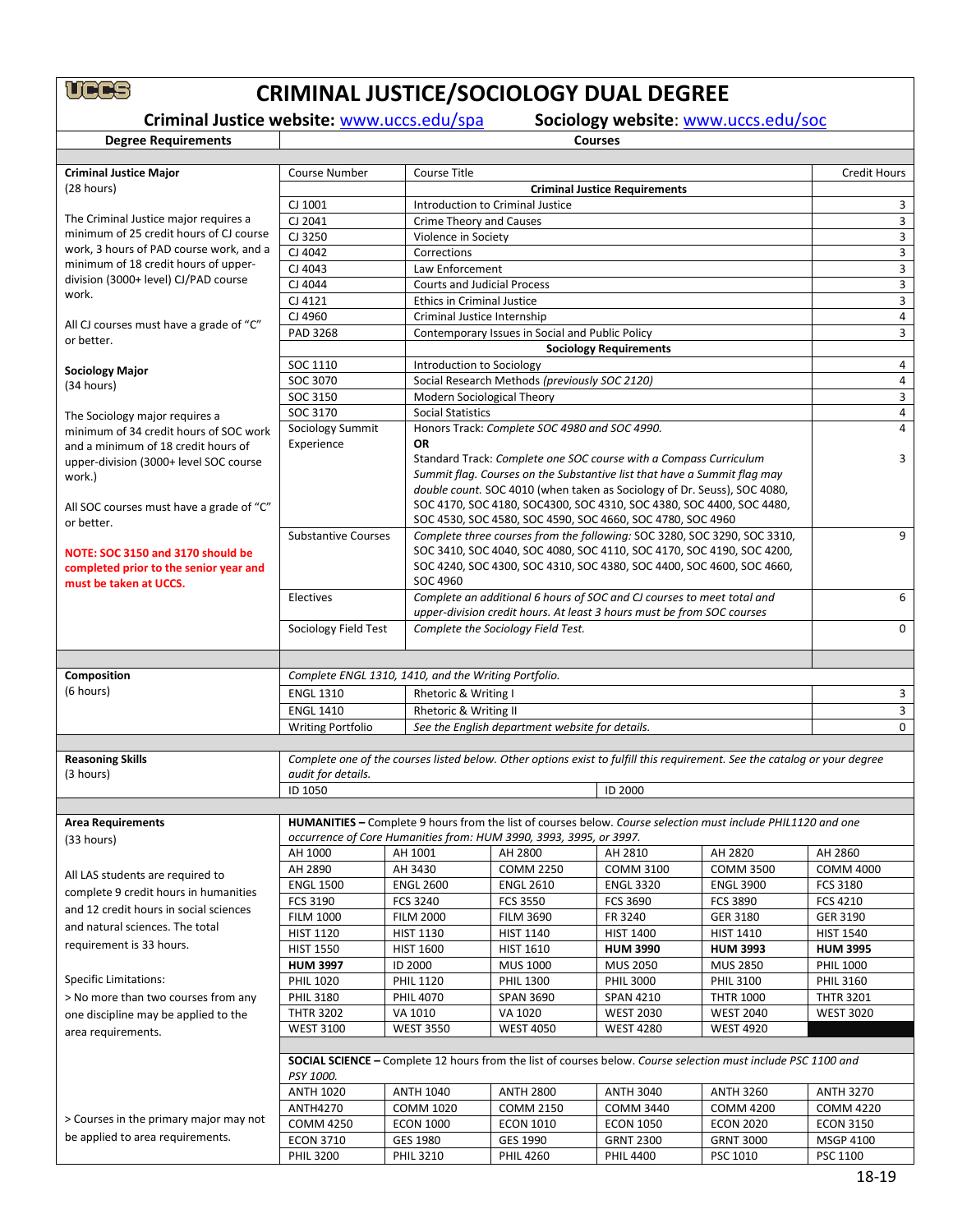| > Courses may not be taken pass/fail.                                        | <b>PSC 2080</b>                                                                                       | PSC 2100         | PSC 3300                                                              | PSC 4190         | PSC 4210                                                                                                                | PSC 4470          |
|------------------------------------------------------------------------------|-------------------------------------------------------------------------------------------------------|------------------|-----------------------------------------------------------------------|------------------|-------------------------------------------------------------------------------------------------------------------------|-------------------|
|                                                                              | PSY 1000                                                                                              | PSY 3630         | <b>WEST 1010</b>                                                      | <b>WEST 2500</b> | <b>WEST 3060</b>                                                                                                        | <b>WEST 3070</b>  |
|                                                                              | <b>WEST 3090</b>                                                                                      | <b>WEST 3620</b> | <b>WEST 4100</b>                                                      | <b>WEST 4120</b> |                                                                                                                         |                   |
|                                                                              |                                                                                                       |                  |                                                                       |                  |                                                                                                                         |                   |
|                                                                              |                                                                                                       |                  |                                                                       |                  | NATURAL SCIENCE - Complete 12 hours from the list of courses below. At least one course must have, or be, a lab course. |                   |
|                                                                              |                                                                                                       |                  |                                                                       |                  | Lab courses are marked in bold. 3 hours must be from the Explore - Physical & Natural World list of courses.            |                   |
|                                                                              | <b>ANTH 1030</b>                                                                                      | <b>ANTH 3320</b> | <b>ANTH 3340</b>                                                      | <b>ANTH 3370</b> | <b>BIOL 1000</b>                                                                                                        | <b>BIOL 1050</b>  |
|                                                                              | <b>BIOL 1060</b>                                                                                      | <b>BIOL 2000</b> | <b>BIOL3240</b>                                                       | <b>CHEM 1001</b> | <b>CHEM 1101</b>                                                                                                        | <b>CHEM 1102</b>  |
|                                                                              | <b>CHEM 1111</b>                                                                                      | <b>CHEM 1112</b> | <b>CHEM 1121</b>                                                      | <b>CHEM 1122</b> | <b>CHEM 1201</b>                                                                                                        | <b>CHEM 1211</b>  |
|                                                                              | <b>CHEM 1401</b>                                                                                      | <b>CHEM 1402</b> | <b>CHEM 1411</b>                                                      | <b>CHEM 1412</b> | <b>CHEM 1511</b>                                                                                                        | <b>CHEM 1513</b>  |
|                                                                              | <b>ENSC 1500</b>                                                                                      | <b>ENSC 1510</b> | <b>ENSC 1600</b>                                                      | <b>ENSC 1620</b> | <b>ENSC 3200</b>                                                                                                        | GES 1000          |
|                                                                              | GES 1010                                                                                              | <b>GES 1050</b>  | GES 3200                                                              | GES 3250         | <b>GEOL 1010</b>                                                                                                        | <b>GEOL 1020</b>  |
|                                                                              | <b>GEOL 1530</b>                                                                                      | <b>GEOL 3170</b> | <b>GEOL 3700</b>                                                      | <b>GEOL 4660</b> | ID##2010                                                                                                                | ID 2050           |
|                                                                              | ID 3210                                                                                               | PES 1000         | PES 1040                                                              | PES 1050         | PES 1060                                                                                                                | <b>PES 1090</b>   |
|                                                                              | <b>PES 1100</b>                                                                                       | <b>PES 1140</b>  | <b>PES 1160</b>                                                       | <b>PES 1170</b>  | PES 1310                                                                                                                | PES 1600          |
|                                                                              | <b>PES 1620</b>                                                                                       | PES 1710         | <b>PES 1720</b>                                                       | PSY 3270         |                                                                                                                         |                   |
|                                                                              |                                                                                                       |                  |                                                                       |                  |                                                                                                                         |                   |
| Oral Communication, Cultural Diversity,                                      |                                                                                                       |                  | ORAL COMMUNICATION - Complete COMM 2010 or COMM 2100.                 |                  |                                                                                                                         |                   |
| and Global Awareness Requirements                                            | <b>COMM 2010</b>                                                                                      | <b>COMM 2100</b> |                                                                       |                  |                                                                                                                         |                   |
|                                                                              |                                                                                                       |                  |                                                                       |                  |                                                                                                                         |                   |
| Students are required to take one                                            |                                                                                                       |                  | <b>CULTURAL DIVERSITY - Complete one of the courses listed below.</b> |                  |                                                                                                                         |                   |
| course with a substantial component                                          | AH 3430                                                                                               | <b>ANTH 3250</b> | <b>ANTH 3400</b>                                                      | ANTH 3420*       | <b>ANTH 4420</b>                                                                                                        | ASL 4000          |
| involving oral communication, one                                            | <b>COMM 3280</b>                                                                                      | ENGL 3320*       | <b>ENGL 4060</b>                                                      | FCS 3360         | FCS 4210*                                                                                                               | GES 4680          |
| course that increases their awareness of                                     | <b>HIST 1550</b>                                                                                      | <b>HIST 3520</b> | <b>HIST 3580</b>                                                      | MUS 2050*        | PHIL 3180*                                                                                                              | PHIL 3230         |
| cultural diversity, and one course that                                      | <b>PHIL 4550</b>                                                                                      | SOC 2200*        | SOC 2250*                                                             | SOC 3220*        | SOC 3250*                                                                                                               | SOC 3290*         |
| increases their awareness of global                                          | SOC 3630                                                                                              | SOC 4240*        | SOC 4290*                                                             | SOC 4390*        | SOC 4480*                                                                                                               | SOC 4530          |
| issues.                                                                      | SOC 4680                                                                                              | SPAN 4210*       | <b>SPAN 4420</b>                                                      | <b>THTR 3240</b> | WEST 1010*                                                                                                              | <b>WEST 2020</b>  |
|                                                                              | WEST 3090*                                                                                            | <b>WEST 3130</b> | <b>WEST 3250</b>                                                      | WEST 3290*       | <b>WEST 3360</b>                                                                                                        | WEST 3420*        |
| All courses in this section can count                                        | <b>WEST 3520</b>                                                                                      | <b>WEST 3580</b> | <b>WEST 3760</b>                                                      | WEST 4120*       | WEST 4280*                                                                                                              | WEST 4390*        |
| towards other requirements. Courses<br>marked with an asterisk (*) can count | WEST 4480*                                                                                            | <b>WEST 4530</b> | <b>WEST 4550</b>                                                      | <b>WEST 4680</b> | WEST 4920*                                                                                                              |                   |
| towards specific requirements; courses                                       |                                                                                                       |                  |                                                                       |                  |                                                                                                                         |                   |
| without an asterisk will count towards                                       | <b>GLOBAL AWARENESS</b> - Complete one of the courses listed below.                                   |                  |                                                                       |                  |                                                                                                                         |                   |
| General Electives.                                                           | AH 3450                                                                                               | AH 3460          | AH 4450                                                               | AH 4470          | ANTH 1040*                                                                                                              | ANTH 3040*        |
|                                                                              | ANTH 4270*                                                                                            | CHEM 1111*       | CHEM 4521*                                                            | <b>ECON 3590</b> | ECON 3710*                                                                                                              | <b>ENGL 2600*</b> |
|                                                                              | ENGL 2610*                                                                                            | <b>ENGL 4065</b> | <b>EUST 3000</b>                                                      | FCS 3180*        | FCS 3190*                                                                                                               | FCS 3250          |
|                                                                              | FCS 3380*                                                                                             | FCS 3690*        | FCS 3890*                                                             | FILM 2000*       | FILM 3690*                                                                                                              | FR 3250           |
|                                                                              | GER 3180*                                                                                             | GER 3190*        | GES 1980*                                                             | GES 1990*        | GES 3070*                                                                                                               | GES 3400*         |
|                                                                              | GES 3820*                                                                                             | GES 3980*        | GES 4640                                                              | <b>GRNT 3560</b> | HIST 1110*                                                                                                              | HIST 1120*        |
|                                                                              | HIST 1130*                                                                                            | HIST 1140*       | <b>HIST 1150</b>                                                      | <b>HIST 1300</b> | HIST 1400*                                                                                                              | HIST 1410*        |
|                                                                              | HIST 1600*                                                                                            | <b>HIST 1610</b> | HIST 3120*                                                            | HIST 3220*       | HIST 3560*                                                                                                              | <b>HIST 3570</b>  |
|                                                                              | HIST 3590*                                                                                            | <b>HIST 3680</b> | HIST 4050*                                                            | <b>HIST 4060</b> | HIST 4130*                                                                                                              | HIST 4150*        |
|                                                                              | HIST 4160*                                                                                            | HIST 4280*       | <b>HIST 4860</b>                                                      | ID 3579          | ID 3700                                                                                                                 | ID 3710           |
|                                                                              | ID 3730                                                                                               | ID 3740          | ID 3750                                                               | ID 3760          | ID 3770                                                                                                                 | ID 3780           |
|                                                                              | ID 3790                                                                                               | ID 3800          | MUS 3150*                                                             | PHIL 1300*       | <b>PHIL 1400</b>                                                                                                        | PHIL 3000*        |
|                                                                              | PHIL 3100*                                                                                            | PHIL 3240*       | <b>PHIL 3345</b>                                                      | <b>PHIL 3400</b> | <b>PHIL 3480</b>                                                                                                        | <b>PHIL 3490</b>  |
|                                                                              | <b>PHIL 3500</b>                                                                                      | PSC 1010*        | PSC 2070                                                              | PSC 2080*        | PSC 2090                                                                                                                | PSC 3240          |
|                                                                              | PSC 4170                                                                                              | PSC 4190*        | PSC 4210*                                                             | PSC 4570         | PSC 4580                                                                                                                | PSC 4590          |
|                                                                              | PSY 3560                                                                                              | SOC 2220*        | SOC 3340*                                                             | SOC 4380*        | SOC 4450                                                                                                                | SOC 4580          |
|                                                                              | SOC 4600                                                                                              | SOC 4660*        | SOC 4700*                                                             | SPAN 3690*       | WEST 3380*                                                                                                              | WEST 3480*        |
|                                                                              | <b>WEST 3560</b>                                                                                      | <b>WEST 3680</b> | WEST 4050*                                                            | <b>WEST 4060</b> | <b>WEST 4170</b>                                                                                                        | WEST 4380*        |
|                                                                              | WEST 4700*                                                                                            |                  |                                                                       |                  |                                                                                                                         |                   |
|                                                                              |                                                                                                       |                  |                                                                       |                  |                                                                                                                         |                   |
| <b>Compass Curriculum</b>                                                    |                                                                                                       |                  |                                                                       |                  | Complete all Compass Curriculum requirements not already completed as part of the above program. The Gateway            |                   |
| (3 hours)                                                                    |                                                                                                       |                  |                                                                       |                  | Seminar (GPS 1010) must be completed by all students. Explore courses must be completed outside of the major and        |                   |
|                                                                              |                                                                                                       |                  |                                                                       |                  | Area Requirements. All other Compass Curriculum requirements can be completed within the degree requirements            |                   |
|                                                                              | above. To see a list of all Compass Curriculum courses, please visit: www.uccs.edu/compasscurriculum. |                  |                                                                       |                  |                                                                                                                         |                   |
|                                                                              |                                                                                                       |                  |                                                                       |                  |                                                                                                                         |                   |
| General Electives (1-4 hours)                                                |                                                                                                       |                  |                                                                       |                  | Complete additional courses to meet total and upper-division requirements for your degree program.                      |                   |
| UCCS Bachelor of Arts, Criminal Justice/Sociology Dual Degree Requirements   |                                                                                                       |                  |                                                                       |                  |                                                                                                                         |                   |

**UCCS Bachelor of Arts, Criminal Justice/Sociology Dual Degree Requirements**

> A minimum of 120 hours must be completed with a cumulative CU grade point average of 2.0; at least 45 of these hours must be at the upper-division level (courses numbered 3000-4999).

> No more than 54 hours of SOC and no more than 54 hours of CJ course work can count towards the degree.

> The last 30 hours of the degree must be completed while registered in the School of Public Affairs and the College of Letters, Arts and Sciences at UCCS.

> Courses numbered below 1000 do not count towards degree completion.